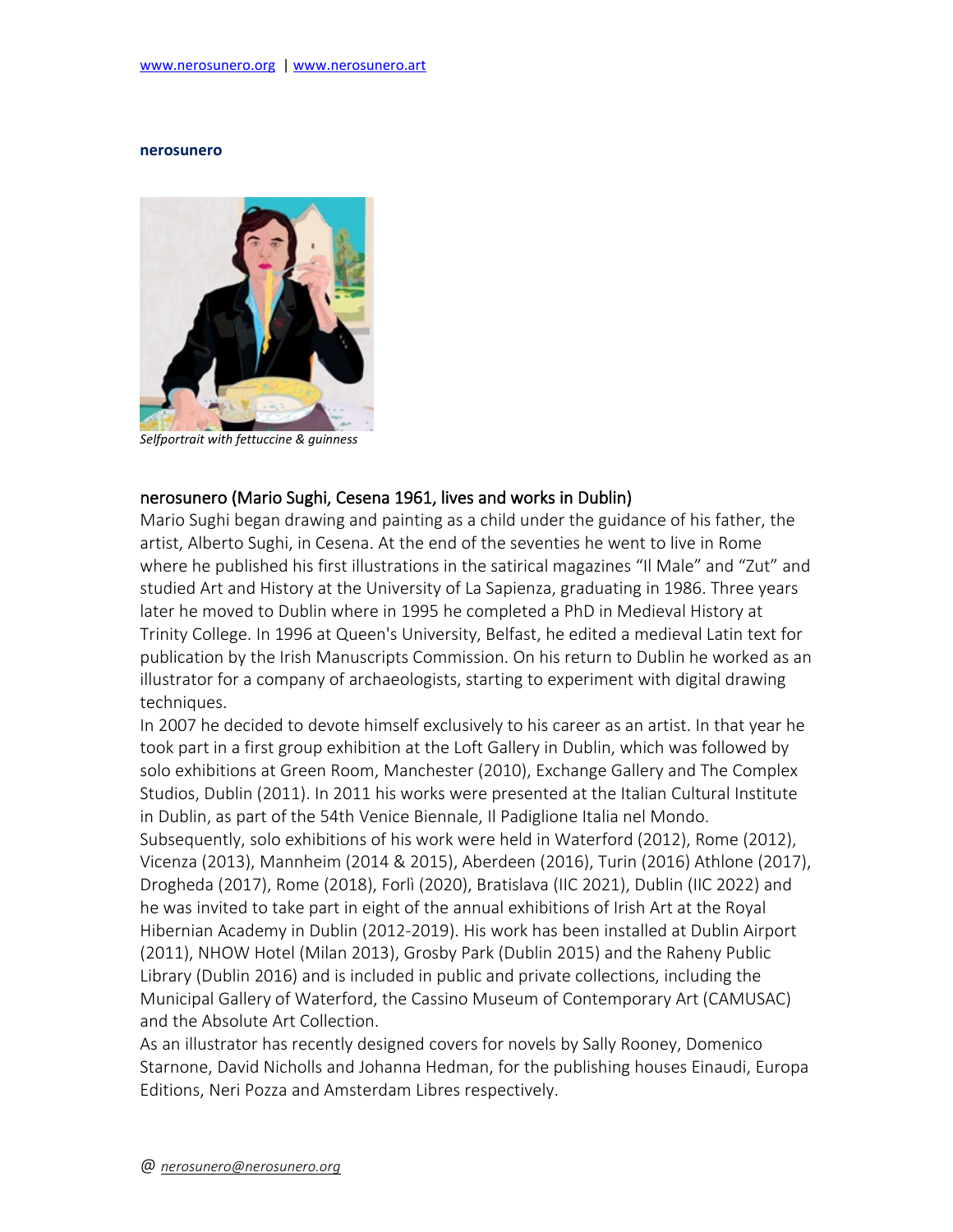### **nerosunero**



*Selfportrait with fettuccine & guinness*

# nerosunero (Mario Sughi, Cesena 1961, vive e lavora a Dublino)

Mario Sughi inizia a disegnare e dipingere fin da bambino sotto la guida del padre, il pittore, Alberto Sughi. Alla fine degli anni Settanta va a vivere a Roma dove pubblica le sue prime illustrazioni sulle riviste di satira "Il Male" e "Zut" e si laurea, nel 1986, in Arte e Storia all'Università La Sapienza. Tre anni dopo si trasferisce a Dublino dove nel 1995 completa un dottorato in Storia medievale presso il Trinity College. Nel 1996 segue per la Irish Manuscripts Commission presso la Queen's University, Belfast, l'edizione di un testo medioevale in latino. Al suo rientro a Dublino lavora come illustratore per una società di archeologi, iniziando a sperimentare le tecniche di disegno digitale.

Nel 2007 decide infine di dedicarsi unicamente alla sua carriera di artista. In quell'anno partecipa a una prima mostra collettiva, presso la Galleria Loft di Dublino, alla quale seguiranno le prime esposizioni personali: Green Room, Manchester (2010), Exchange Gallery e The Complex Studios, Dublino (2011). Nel 2011 le sue opere vengono presentate all'Istituto Italiano di Cultura di Dublino, nell'ambito della 54ma Biennale di Venezia, Il Padiglione Italia nel Mondo.

Successivamente gli vengono dedicate mostre personali a Waterford (2012), Roma (2012), Vicenza (2013), Mannheim (2014 & 2015), Aberdeen (2016), Torino (2016) Athlone (2017), Drogheda (2017), Roma (2018), Forlì (2020) Bratislava (IIC 2021), Dublin (IIC 2022) e viene invitato a partecipare a otto rassegne dell'Arte Irlandese presso la Royal Hibernian Accademy di Dublino (2012-2019). Il suo lavoro è stato inoltre installato presso l'Aeroporto di Dublino (2011), al NHOW Hotel (Milano 2013), il Grosby Park (Dublino 2015) e la Biblioteca Pubblica di Raheny (Dublino 2016) e incluso in collezioni pubbliche e private, tra cui la Municipal Gallery di Waterford, il Museo d'Arte Contemporanea di Cassino (CAMUSAC) e l'Absolute Art Collection.

Come illustratore ha recentemente disegnato le copertine degli ultimi romanzi di Sally Rooney (Persone Normali), Domenico Starnone (Confidenza) e David Nicholls (Un dolore cosi' dolce) Johanna Hedman (Trio), per le case editrici Einaudi, Neri Pozza e Amsterdam Libres, rispettivamente.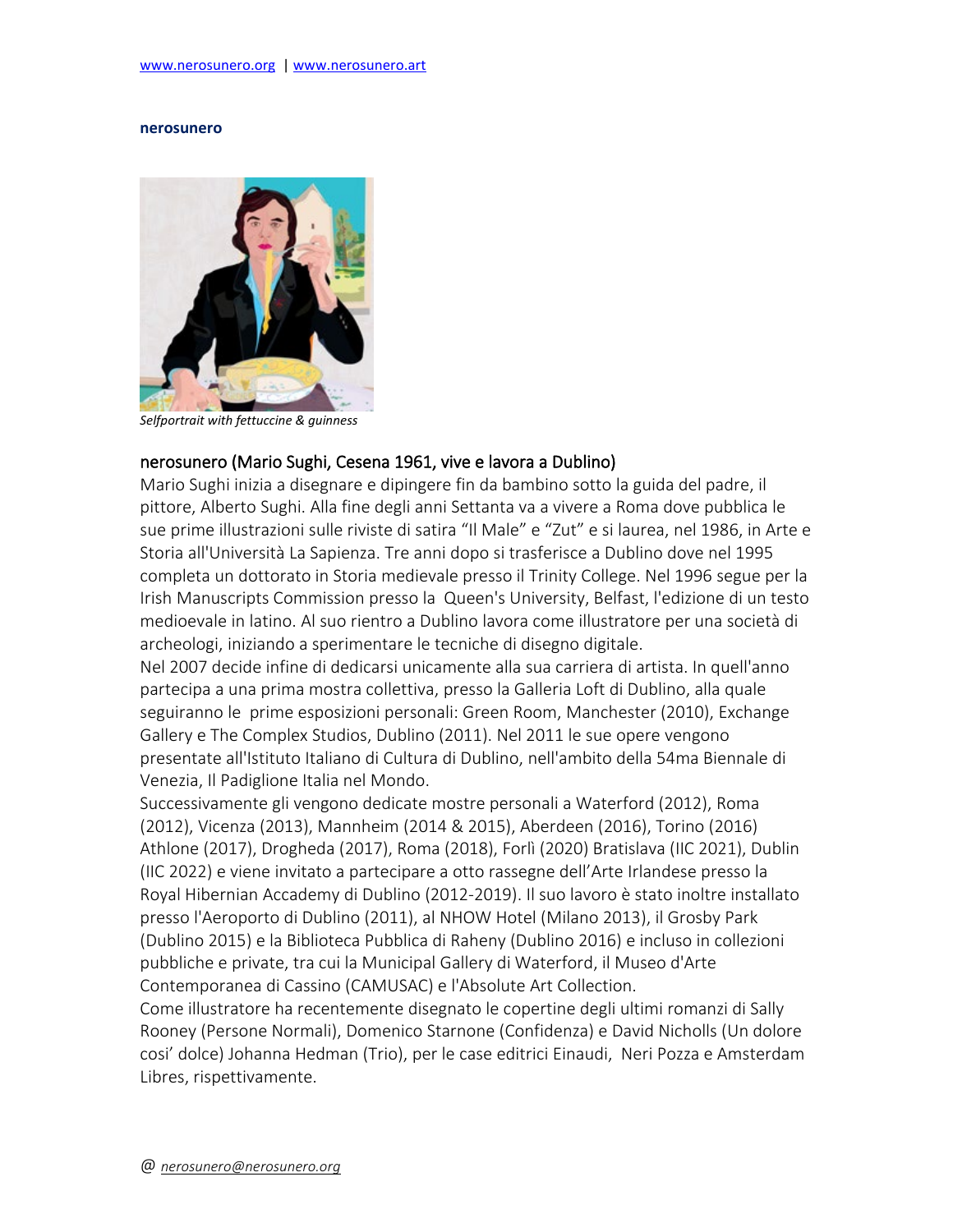#### **EXHIBITIONS / ESPOSIZIONI**

#### **Selected solo exhibitions | Personali**

- Italian Institute of Culture, Dublin (2022)
- Italian Institute of Culture, Bratislava (2021)
- ARTE32, Forlì (2020)
- 6° Senso Art Gallery, Rome (2018)
- Droichead Arts Centre, Drogheda (2017)
- LUAN Gallery, Municipal Art Gallery, Athlone (2017)
- Evvivanoè Arte, Turin (2016)
- Newave Gallery, Aberdeen (2016)
- Depot-Lu, Ludwigshafen / Mannheim (2015)
- Galerie Lauth, Ludwigshafen (2014)
- Yvonne Arte Contemporanea, Vicenza (2013)
- Sesto Senso Art Gallery, Rome (2012)
- Greyfriars, Municipal Art Gallery, Waterford (2012)
- The Complex Gallery, Dublin (2011)
- The Exchange, Dublin (2011)
- Íontas, Castleblayney (2011)
- Greenroom Art Gallery, Manchester (2010)

## **Group selected exhibitions | Collettive**

- Envie D'Art, Paris, 2022
- Royal Hibernian Academy, RHA, Annual Exhibitions 191th /189<sup>th</sup> /187<sup>th</sup>/186<sup>th</sup>/185<sup>th</sup>/184<sup>th</sup> / 183rd /182nd, Dublin 2020-2012
- Palazzo della Penna, Perugia, 2019
- Galerie Lauthi, Luwigshafen, Mannheim, 2019
- Villa Brentano, Milan, 2019
- RUA RED, Dublin, 2017
- Lexicon dlr, Dun Laoghaire 2017
- Premio Arte Laguna, Venezia 2017
- Museo d'Arte Contemporanea Cassino, CAMUSAC, Cassino, 2015
- 12ma Edizione Premio D'Arte Città di Bozzolo, Biennale Don Primo Mazzolari, 2015
- Concourse House, County Council, Dun Laoghaire (2013);
- Nhow Milan / Milan (2013);
- Galway Arts Centre / Galway (2012)
- **54th International Art Exhibition of the Venice Biennale, the Italian Pavilion in the World, Italian Institute of Culture, Dublin (2011)**
- LACE, Los Angeles Contemporary Exhibitions (2011)
- Loft Gallery, Dublin (2007)